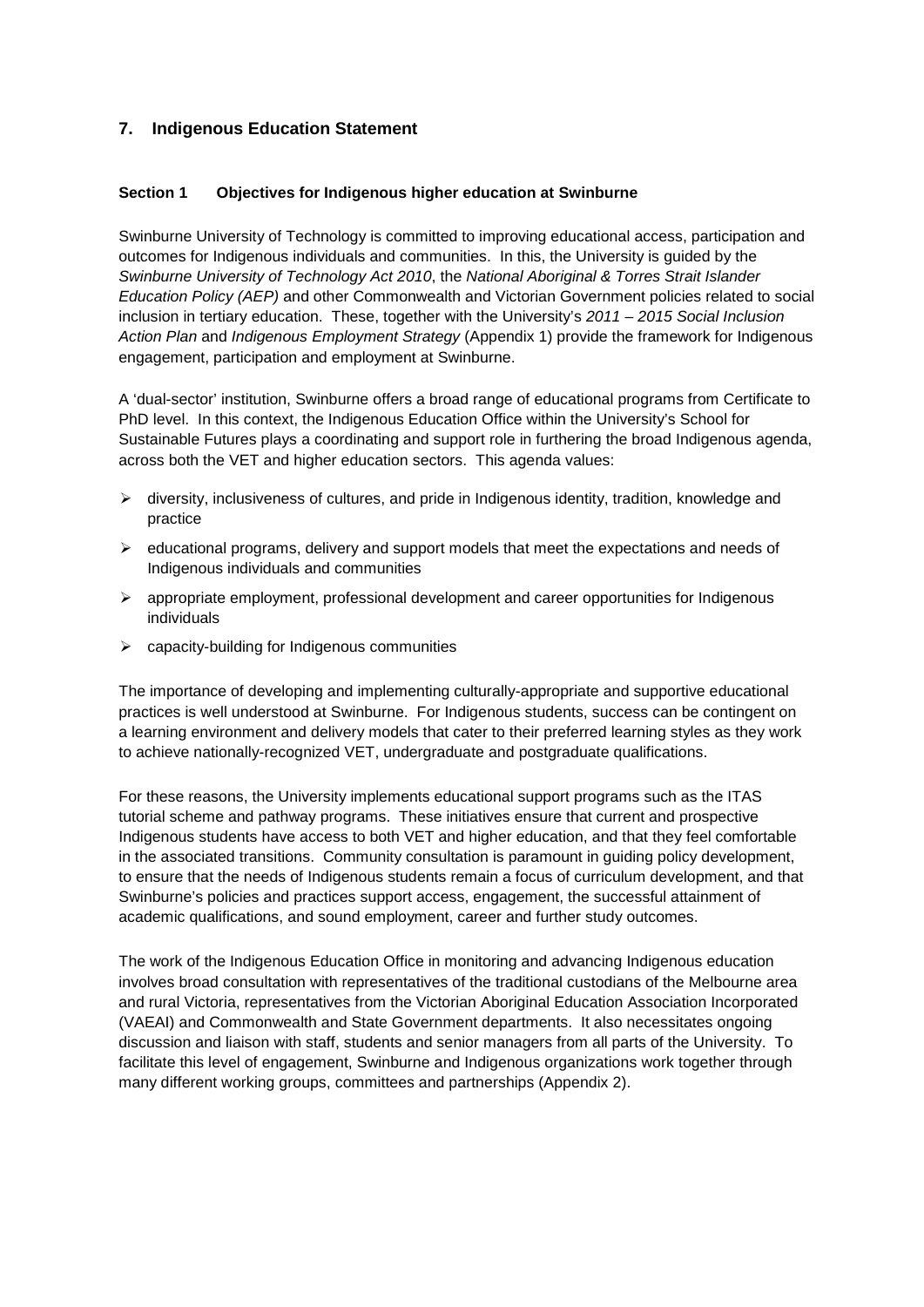## **Section 2 Achievement of National Aboriginal & Torres Strait Islander Education Policy (AEP) goals in 2011 and plans for future years**

# **2.1 To establish effective arrangements for the participation of Indigenous peoples in educational decision-making**

Through the Indigenous Education Office, the University is in direct, ongoing contact with Indigenous agencies and communities. This facilitates ongoing consultation and ensures that Indigenous interests are represented in the deliberations of reference committees and other committees and working groups.

A particularly successful example of this in 2011 was delivery of community services training to 18 Indigenous students. This program built on a partnership developed in 2010 with Healesville Aboriginal Health Service, the Ngwala Willumbong Aboriginal Cooperative and the Melbourne Storm Rugby League Club. A number of the students who participated in the 2010 program wanted to develop their skills and qualifications further, and they worked with Swinburne and their local communities to recruit other young Indigenous people to enable a viable and vibrant group for 2011. This training developed the knowledge, skills and confidence of participants, and provided them with both an understanding of the community services sector and the qualifications needed to work within it. In recognition of this and other programs, Swinburne was nominated as a finalist in the University Category in the 2011 VAEAI Wurreker Awards.

As noted earlier, Swinburne is active in Indigenous forums and community groups. Indigenous staff members participate on the boards of various external committees of management with direct involvement in regional Indigenous education and employment. Examples include the Healesville Indigenous Community Services Association, Healesville Indigenous Arts Enterprise, Yarra Valley Community Health Service Aboriginal Advisory Committee, DHS Eastern Region Aboriginal Reference Group and the Eastern Indigenous Gambling Group.

In 2010, Swinburne also entered into formal agreements with the Victorian Aboriginal Community Services Association Ltd (VACSAL) and the Healesville Indigenous Community Services Association (HICSA). Work through these partnerships continued in 2011, aimed at improving educational outcomes for Indigenous Australians.

The Executive Director of the School for Sustainable Futures led the development of Swinburne's *2011 – 15 Social Inclusion Action Plan*. Launched in 2011, the development of this Plan was guided by a Steering Committee that included the School's Director (Learning) and Indigenous Education Office staff representatives, as well as the University's Deputy Vice-Chancellor (Academic), Deputy Vice-Chancellor (TAFE), Vice-President (Student & Corporate Services), Pro Vice-Chancellor (Learning & Teaching) and Director (Human Resources).

Throughout 2011, the Director (Learning) of the School for Sustainable Futures was also a member of the University Council, the Council Campus Planning & Buildings Committee, the University's Academic Senate, the Swinburne Student Amenities Association Board and various other University management committees. She was also a member of the Toorong Marnong Committee which focuses its activities on boosting Indigenous participation in universities throughout Victoria.

Membership of these internal and external committees allows a sharing of knowledge, expertise and resources that will ultimately deliver improved education and employment outcomes for Indigenous communities. Indigenous programs at Swinburne continue to be informed via the work of these committees – courses designed through them take account of the needs of all stakeholders whilst maintaining cultural integrity in instructional design and resource development. As well, Indigenous committee members provide valuable input into the ongoing formative evaluation of delivery and assessment models.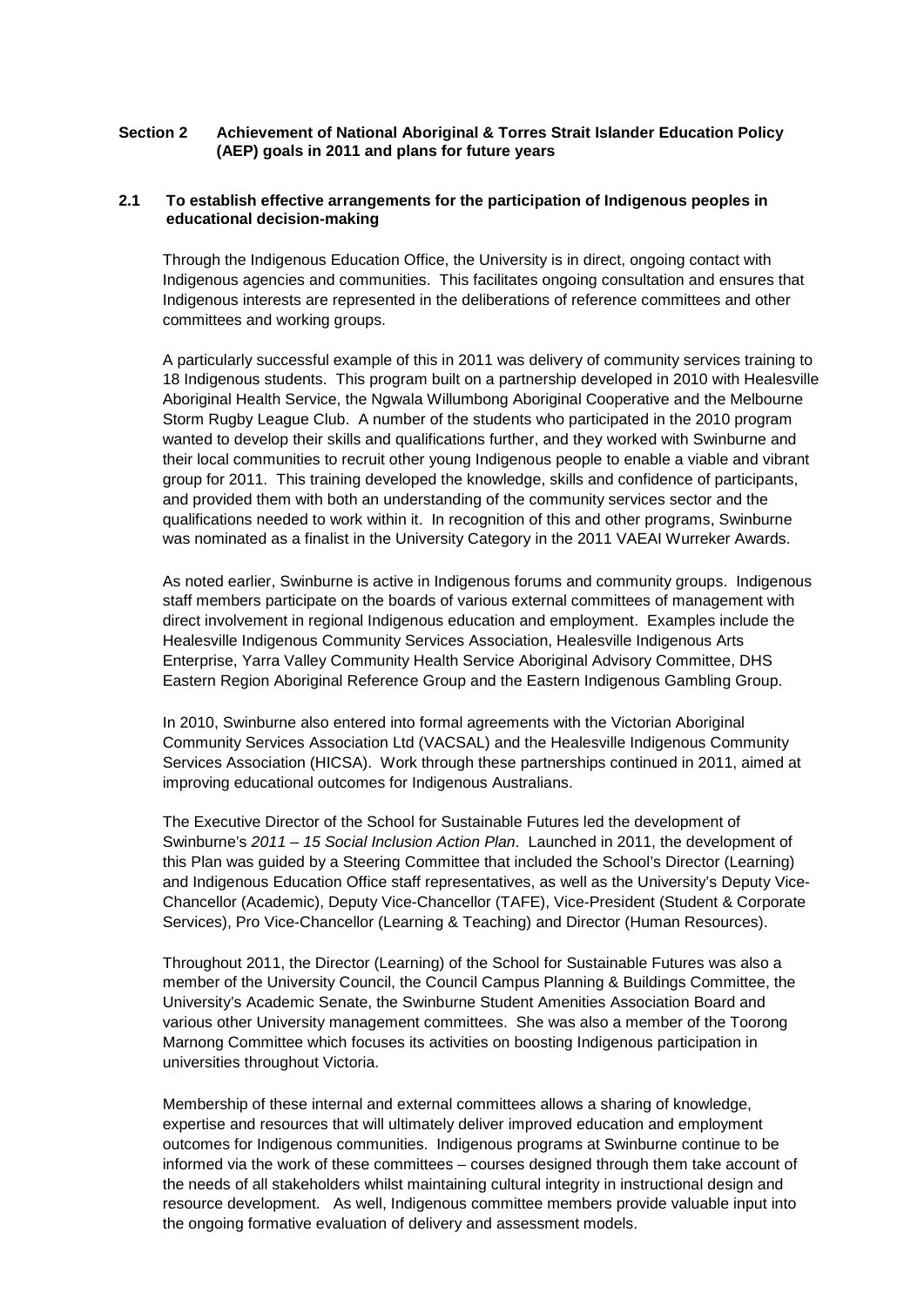# **2.2 To increase the number of Indigenous people employed as academic and non-academic staff in Higher Education institutions**

In 2001, the University Council adopted a *Policy for the Employment of Indigenous Australians* to encourage and facilitate the employment of Indigenous people, but the following years saw only moderate success in terms of the Policy objectives. So, in 2007 Swinburne sought and obtained a STEP Grant to analyse performance in Indigenous employment and to re-develop the Policy through an appropriately consultative process. This project was conducted jointly by Swinburne's HR Unit and the Indigenous Education Office in 2008, under the leadership of Indigenous academic Dr Barry Judd. The resultant Indigenous Employment Strategy was approved by the University Executive Group in 2009 (Appendix 1). It has four strategic goals:

- To increase employment opportunities for Indigenous Australians via the provision of onthe-job training and the establishment of a supportive and diverse culture
- $\triangleright$  To increase the number of Indigenous employees at Swinburne
- $\triangleright$  To increase postgraduate educational opportunities for Indigenous Australians
- $\triangleright$  To increase awareness of cross-cultural and Indigenous issues through diversity awareness training

For each of these goals, the Strategy specifies several actions. Appendix 1 provides a full list of these, but actions directly related to boosting Indigenous employment include the following:

- $\triangleright$  Develop partnerships with feeder schools to capitalise on work experience programs and encourage Indigenous Australians to undertake work experience at Swinburne.
- $\triangleright$  Attempt to negotiate a more flexible Indigenous Employment clause in the Academic and General Staff Certified Agreement to enable the direct engagement of Indigenous Australians as both employees and students through the use of traineeships.
- $\triangleright$  Appoint a traineeship coordinator to oversee the Indigenous trainees.
- $\triangleright$  Source and support Indigenous school leavers to undertake traineeships in entry level positions in partnership with trainee employers such as MEGT (Australia) Ltd, feeder schools and the Indigenous Education Office.
- $\triangleright$  Contact Indigenous students who have completed study in the past 3 4 years in order to use their stories or engage them as role models/mentors – especially in traineeship and apprenticeship areas – and provide scholarships for them to complete "Training and Assessment" qualifications so that they can teach on a flexible basis.
- $\triangleright$  When vacancies arise or more staff are needed, convert trainees to employment positions.
- $\triangleright$  Use Indigenous Education Office networks and community knowledge to assist HR to appoint an Indigenous Australian to oversee the key actions detailed in the Strategy including Indigenous recruitment, the facilitation, coordination and establishment of Indigenous networks, and the provision of advice on the expansion of Indigenous education initiatives.
- $\triangleright$  Engage Indigenous leaders and elders as adjunct appointments within a relevant academic area such as the University's Institute for Social Research.
- $\triangleright$  Review recruitment and appointment processes to remove barriers to Indigenous applicants via more flexible processes, and to collect Indigenous recruitment and appointment data.
- $\triangleright$  Recruit an Indigenous academic to a relevant academic area.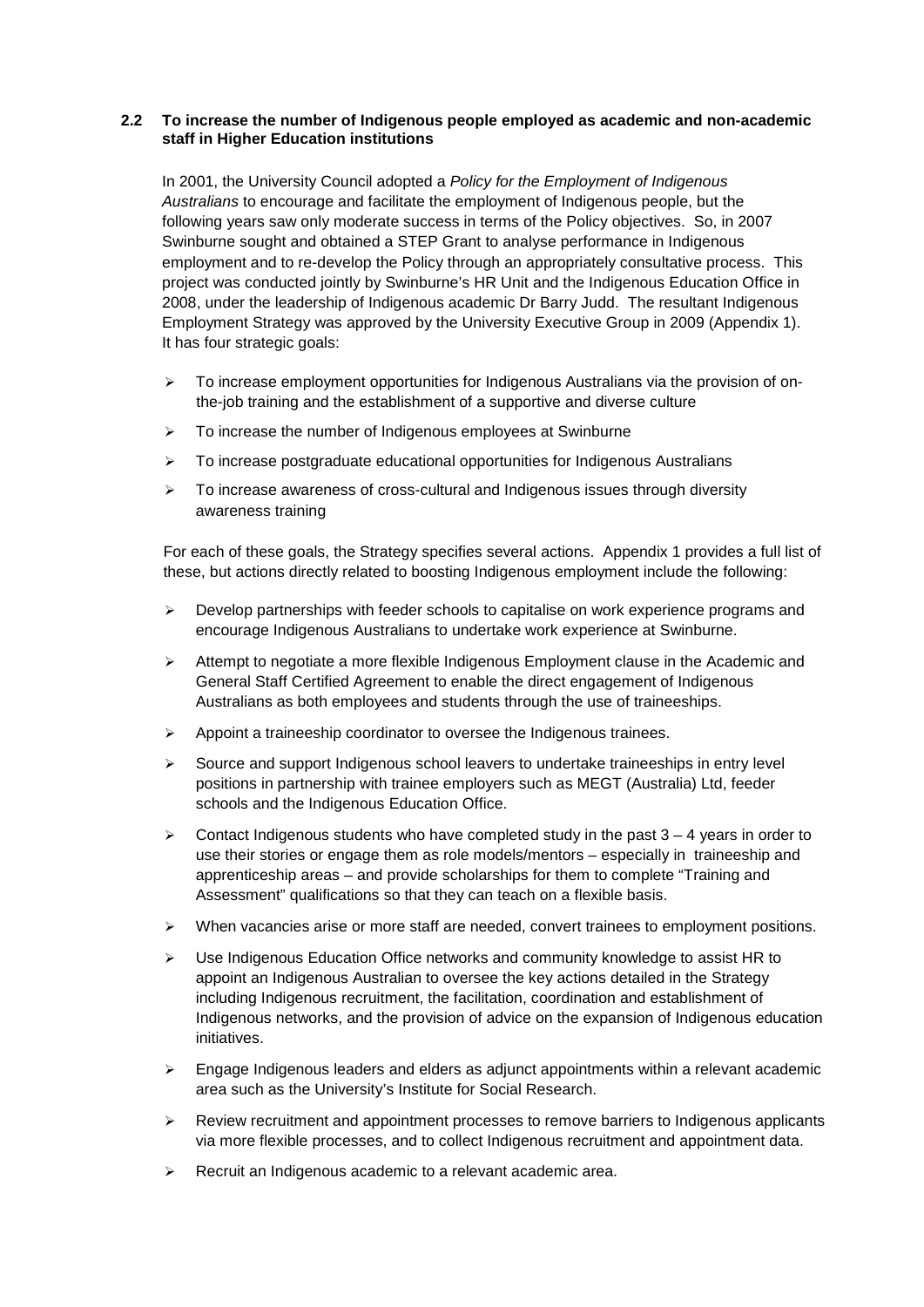- $\triangleright$  Define the Indigenous field in the Personal Details Form in Alesco (the core University HR system) to align with Commonwealth reporting requirements.
- $\triangleright$  Adopt employment conditions that better accommodate the specific cultural needs of Indigenous employees, such as the inclusion of provisions for cultural or extended family leave.
- $\triangleright$  In collaboration with educational leaders, identify areas of teaching and research where Indigenous Australian expertise can make a valuable contribution.
- Establish a recruitment pool of Indigenous Australians including past and current students, and students from feeder schools.
- Advertise relevant positions in national Indigenous media such as the *Koori Mail* and *National Indigenous Times*, and via local and regional email distribution lists.
- $\triangleright$  Partner with peak Indigenous employers to develop a secondment program to support Indigenous Australians to gain tertiary work experience for up to 12 months.

In total, nine individual Indigenous staff members were employed in continuing or contract positions at Swinburne during 2011 (Table 1). Data on casual employment are much less reliable (Table 2). In part this is because the ATSI status of the individuals employed on a casual basis is often unknown. Data are also incomplete for short-term casual work of various types undertaken in connection with research projects in remote parts of Australia.

| Organisational unit                  | Indigenous staff (n) | Indigenous<br>academic staff (n) | Indigenous<br>professional staff (n) |
|--------------------------------------|----------------------|----------------------------------|--------------------------------------|
| <b>Faculty of Design</b>             |                      |                                  |                                      |
| Faculty of Higher Education Lilydale |                      |                                  |                                      |
| School for Sustainable Futures       | 4                    | 2                                | 2                                    |
| School of Health and Community       |                      |                                  |                                      |
| <b>Student Operations</b>            | 2                    |                                  | 2                                    |
| Totals                               | 9                    | 5                                | 4                                    |

## **Table 1 Indigenous staff members, continuing and fixed term positions, 2011**

| Table 2 Indigenous staff members - casual positions, 2011 |  |  |  |  |  |
|-----------------------------------------------------------|--|--|--|--|--|
|-----------------------------------------------------------|--|--|--|--|--|

| Organisational unit                  | Indigenous staff (n) | Indigenous<br>academic staff (n) | Indigenous<br>professional staff (n) |
|--------------------------------------|----------------------|----------------------------------|--------------------------------------|
| <b>Faculty of Design</b>             | 2                    |                                  |                                      |
| Faculty of Higher Education Lilydale | 2                    | 2                                |                                      |
| Faculty of Life & Social Sciences    | 4                    |                                  | 4                                    |
| School of Health & Community         |                      |                                  |                                      |
| School for Sustainable Futures       | з                    | 3                                |                                      |
| Totals                               | 12                   |                                  | 5                                    |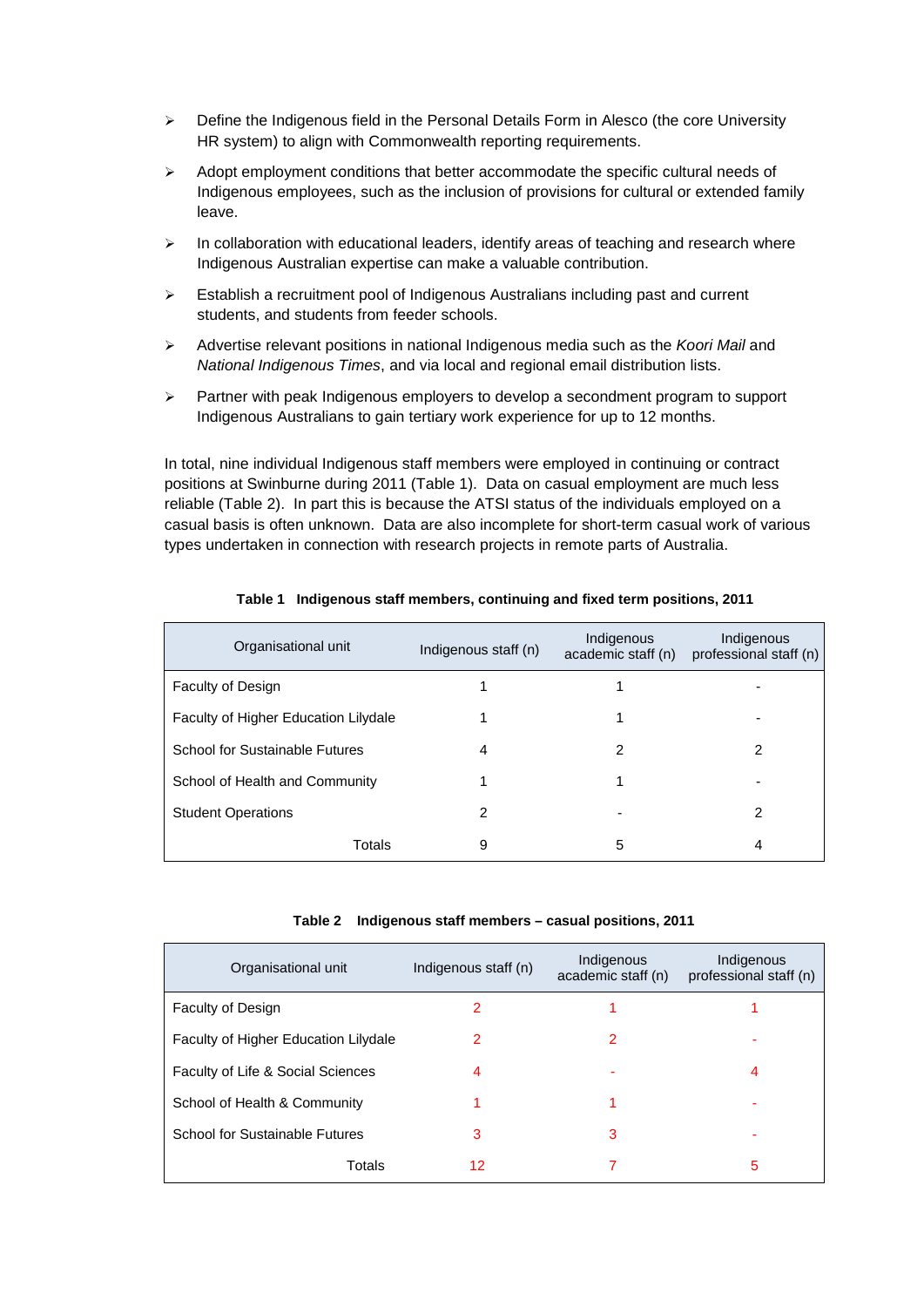# **2.3 To ensure equitable access for Indigenous students to higher education**

Swinburne facilitates access for Indigenous students through modified entry requirements via the Indigenous Special Admissions Scheme (ISAS), coupled with ongoing consultation to ensure that courses are relevant to community and individual needs. The ISAS allows Indigenous students to apply for special consideration of circumstances that include location, educational history, health and/or socio-economic disadvantage. (Students provide community and family contact details for the purposes of confirming Aboriginality.)

In 2011, 15 Indigenous students commenced study in higher education at Swinburne – almost double the level of 2009 commencements and a modest increase on 2010 (Table 3). Of these, 12 began study at undergraduate level, and 3 at postgraduate level.

|                                                | Commencements in higher education (n) |       |       |  |  |
|------------------------------------------------|---------------------------------------|-------|-------|--|--|
|                                                | 2009                                  | 2010  | 2011  |  |  |
| Aboriginal and Torres Strait Islander students | 8                                     | 14    | 15    |  |  |
| Other domestic students                        | 4.636                                 | 5,688 | 5,278 |  |  |
| International students                         | 3,148                                 | 2,588 | 2,170 |  |  |
| Totals                                         | 7.792                                 | 8,290 | 7,463 |  |  |

|  |  |  |  |  | Table 3 Students commencing in higher education at Swinburne, onshore, 2009 – 2011 |  |  |  |
|--|--|--|--|--|------------------------------------------------------------------------------------|--|--|--|
|--|--|--|--|--|------------------------------------------------------------------------------------|--|--|--|

The University has developed a niche, within the TAFE Division, offering higher level (AQF5) programs to foster skill development that should ultimately facilitate success in transition to higher education. The main target group is Indigenous workers in community organizations and government departments. The Indigenous Education Office is active in partnering with the organizations concerned to build workforce skills that will contribute significantly to community capacity.

The development of pathways from VET to higher education is important in improving access to further educational opportunities. Swinburne makes use of its 'intersectoral advantage' in this regard, successfully delivering TAFE programs (often in the workplace or through blended delivery options that incorporate residential and non-residential workshops) for Indigenous cohorts in areas including business, community development, education, youth work and governance.

To date, few Indigenous students have made the transition from TAFE to higher education at Swinburne. So, to provide an additional and more relevant pathway, a new Advanced Diploma of Community Leadership & Development was designed in 2010 and delivered for the first time in 2011. Developed and accredited under Swinburne's delegated authority from the VRQA, this course provides a high level qualification and a new pathway to higher education. Targeted primarily at existing workers in Indigenous agencies, government and the not-for-profit sector who already have certificate IV and/or diploma level credentials, the new course articulates to a Bachelor of Social Science degree with 18 months to complete. The first cohort of nine Indigenous students completed in 2011.

There is also a desire at Swinburne to increase access to postgraduate study for Indigenous people, and a targeted academic scholarship scheme is being implemented, beginning with the Faculty of Design, to overcome barriers to study at this level. Current Indigenous students are encouraged to apply for the scholarships, with mentoring offered to enable recipients to undertake sessional teaching and research. The intention is that some will develop the knowledge and desire to pursue an academic career post-completion (Appendix 1).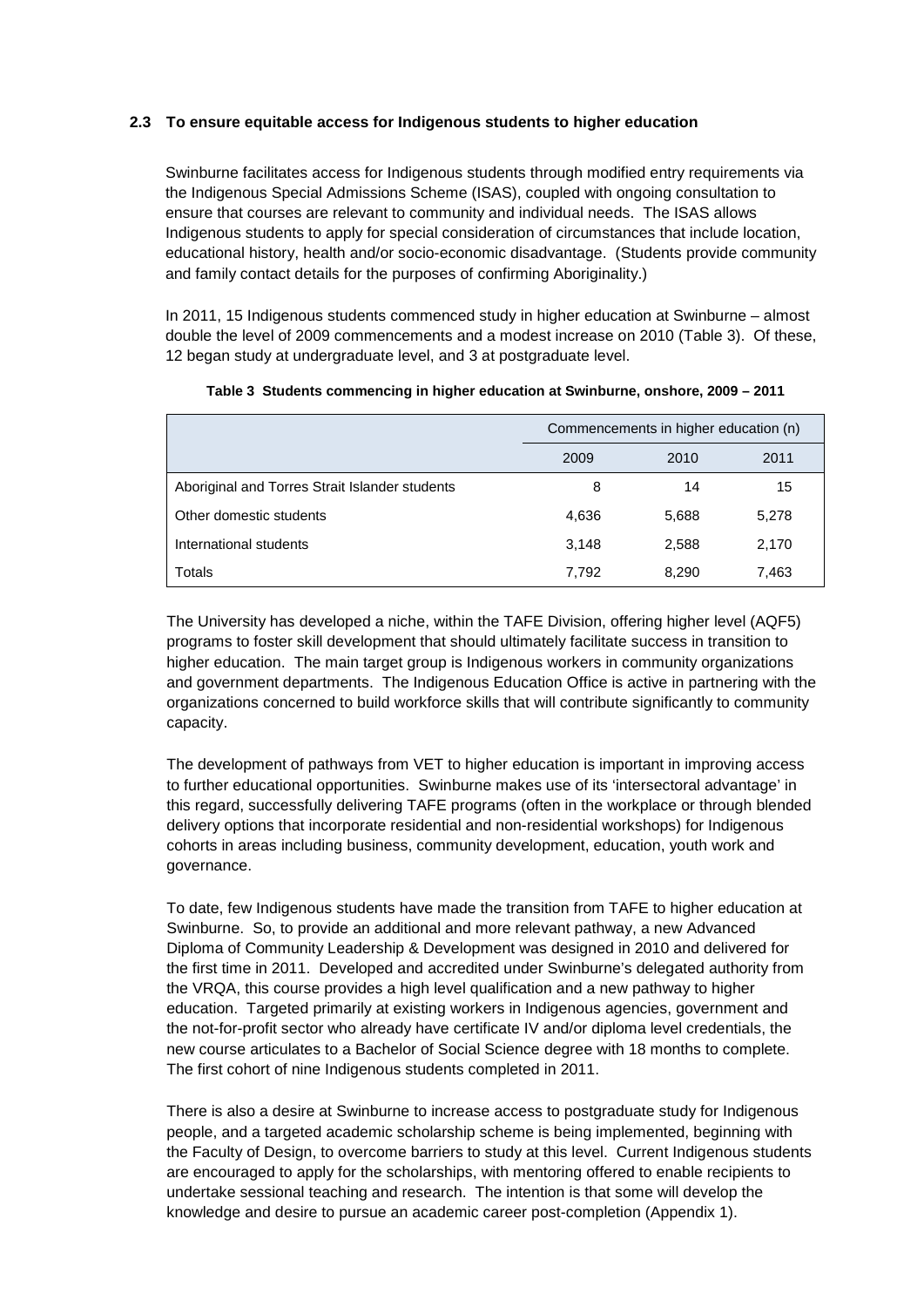## **2.4 To achieve participation of Indigenous students in higher education at rates commensurate with those of other Australians**

Swinburne is committed to building the participation of Indigenous students in tertiary education, via ongoing community consultation and the development and delivery of both 'Indigenous' and mainstream TAFE and higher education courses. In 2011, 295 Indigenous students (self-identified at enrolment) completed 88,660 student contact hours (SCH) of accredited VET training through Swinburne. Most of the enrolments were in community services/development, emergency/medical response, sport and recreation, social housing, youth work and general education/foundation skills.

Indigenous traineeships with qualifications from Certificate II to Certificate IV level are a feature of Swinburne's provision, in areas including financial services, business and IT.Effective liaison with employers ensured that these trainees developed important employability skills, and in 2010 a generic cross-cultural competency was added to all Indigenous traineeship programs. Delivery of this competency in 2011 featured a sharing of cultural experiences with Indigenous students in Canada.

Over recent years, participation by Indigenous students in higher education at Swinburne has increased, but slowly (Tables 4 & 5). Traditionally, most enrolments have been in Management & Commerce, but recent years have seen enrolments more evenly spread across the Creative Arts, Engineering, Management & Commerce and Society & Culture broad fields of education.

|                                                | Student enrolments(n) |        |        |  |  |
|------------------------------------------------|-----------------------|--------|--------|--|--|
|                                                | 2009                  | 2010   | 2011   |  |  |
| Aboriginal and Torres Strait Islander students | 27                    | 30     | 32     |  |  |
| Other domestic students                        | 12,992                | 13,368 | 13,789 |  |  |
| International students                         | 5,367                 | 6,634  | 5,768  |  |  |
| Totals                                         | 18,386                | 20,031 | 19,589 |  |  |

## **Table 4 Student enrolments in higher education at Swinburne, onshore, 2009 – 2011**

#### **Table 5 Aboriginal & Torres Strait Islander enrolments in higher education at Swinburne, onshore, by broad field of education, 2005 – 2011**

| Broad field of education    | Indigenous enrolments (n) |                |                |      |      |          |      |
|-----------------------------|---------------------------|----------------|----------------|------|------|----------|------|
|                             | 2005                      | 2006           | 2007           | 2008 | 2009 | 2010     | 2011 |
| <b>Creative Arts</b>        | 4                         | $\overline{4}$ | 3              | 5    | 6    | 9        |      |
| Engineering, etc.           |                           | 1              | 4              | 4    | 5    | 5        | 6    |
| Health                      |                           | 1              | 1              | 0    | 0    | $\Omega$ | 0    |
| Information Technology      |                           | 1              | $\overline{2}$ | 1    | 0    |          |      |
| Management & Commerce       | 8                         | 7              | 9              | 12   | 10   | 6        | 8    |
| Natural & Physical Sciences |                           | $\Omega$       | 1              | 3    | 1    |          |      |
| Society & Culture           | 12                        | 9              | 9              | 6    | 5    | 8        | 9    |
| Total                       | 28                        | 23             | 29             | 31   | 27   | 30       | 32   |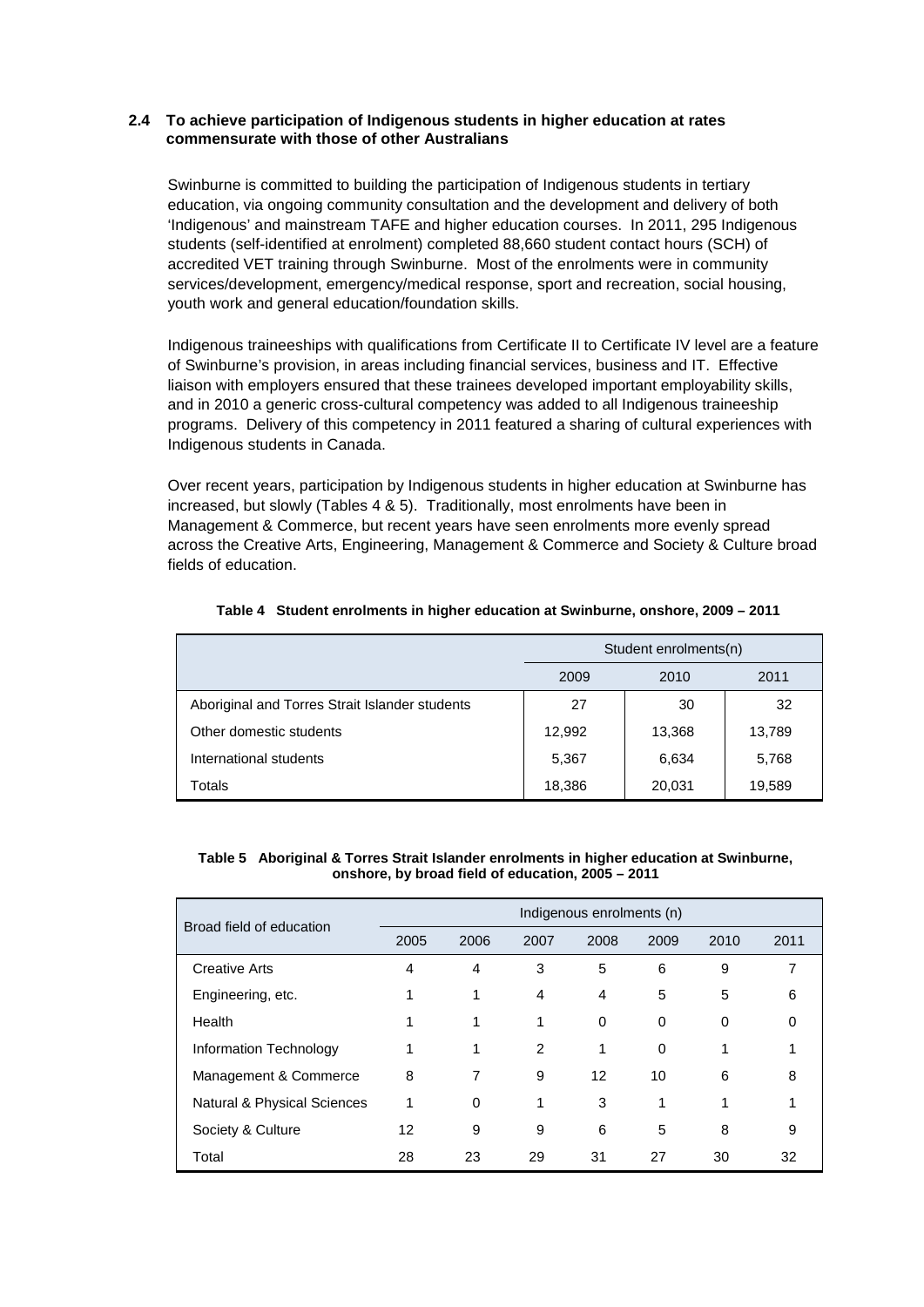Notwithstanding the increased number of Indigenous student commencements in 2010 and 2011 compared with in previous years, access and participation rates at Swinburne remain low by Victorian and national standards (Table 6).

| equeation at Swinburne, onshore, by proad field of equeation, 2006 – 2011 |      |      |      |      |      |      |
|---------------------------------------------------------------------------|------|------|------|------|------|------|
| Access & participation at Swinburne <sup>1</sup>                          | 2006 | 2007 | 2008 | 2009 | 2010 | 2011 |
| Access rate <sup>2</sup> $(\%)$                                           | 0.24 | 0.39 | 0.28 | 0.17 | 0.25 | 0.22 |

*Participation rate3 (%)* 0.20 0.26 0.27 0.22 0.22 0.29 *Participation ratio4* 0.36 0.46 0.48 0.40 0.39 n/a

**Table 6 Access and participation, Aboriginal & Torres Strait Islander students in higher education at Swinburne, onshore, by broad field of education, 2006 – 2011**

<sup>1</sup> Data for undergraduate and postgraduate students are combined. 2 Access rate = % *commencing* Indigenous students in the *commencing* domestic student population.

3 Participation rate = % Indigenous students in the *total* domestic student population.

Participation ratio = the participation rate of Indigenous students  $\div$  the proportion of Indigenous students in the relevant population.

As noted, Indigenous students participate in a range of mainstream programs delivered across the Swinburne TAFE Division, as well as in accredited programs offered through the Indigenous Education Office that are designed specifically to meet the needs of Indigenous Australians. In 2011, this training was provided in areas including community development, community services, training and assessment, youth work, sport and recreation, financial services, business administration and business governance – in addition to Certificate I, II and III in Mumgu-Dahl Tyama-Tiyt foundation studies.

The University's provision is also shaped through close collaboration with other organisations in support of *their* specific Indigenous employment strategies and training priorities. Examples are AFL SportsReady and the ANZ Banking Group. In the case of the latter, students undertake the Certificate II in Business while they complete Years 11 and 12. On completion, a number have been offered full time positions as Certificate III trainees with ANZ (currently the main recruiter of Indigenous trainees from Swinburne), and in 2011 the Certificate III in Financial Services was provided throughout rural Victoria to ANZ trainees. Only three of 29 commencing trainees did not complete.

Swinburne focusses on training at Certificate III level and above to increase opportunities for employment for Indigenous students, and also to capitalize on the pathway opportunities available in a dual sector university. As noted previously, the take-up of these pathway opportunities has been below expectations to date, but completion of the new Advanced Diploma of Community Leadership & Development in 2011 by an inaugural cohort of nine Indigenous students is an encouraging sign.

Continued development of pathways into TAFE, and from TAFE to higher education, will further enable Indigenous students to choose options that offer potential for ongoing, meaningful employment in various Indigenous and mainstream roles. Swinburne is committed to developing education-to-employment pathways, and the career-related benefits of tertiary education are widely promoted.

This work is complemented by the development and promotion of industry engaged learning and international mobility programs. For example, in 2011 nine Indigenous Swinburne students and two staff members (including one Indigenous staff member) participated in a mobility program organized through the Commonwealth's Endeavour Awards Scheme. This week-long study tour to Timor Leste complemented the participants' studies in community services and youth work.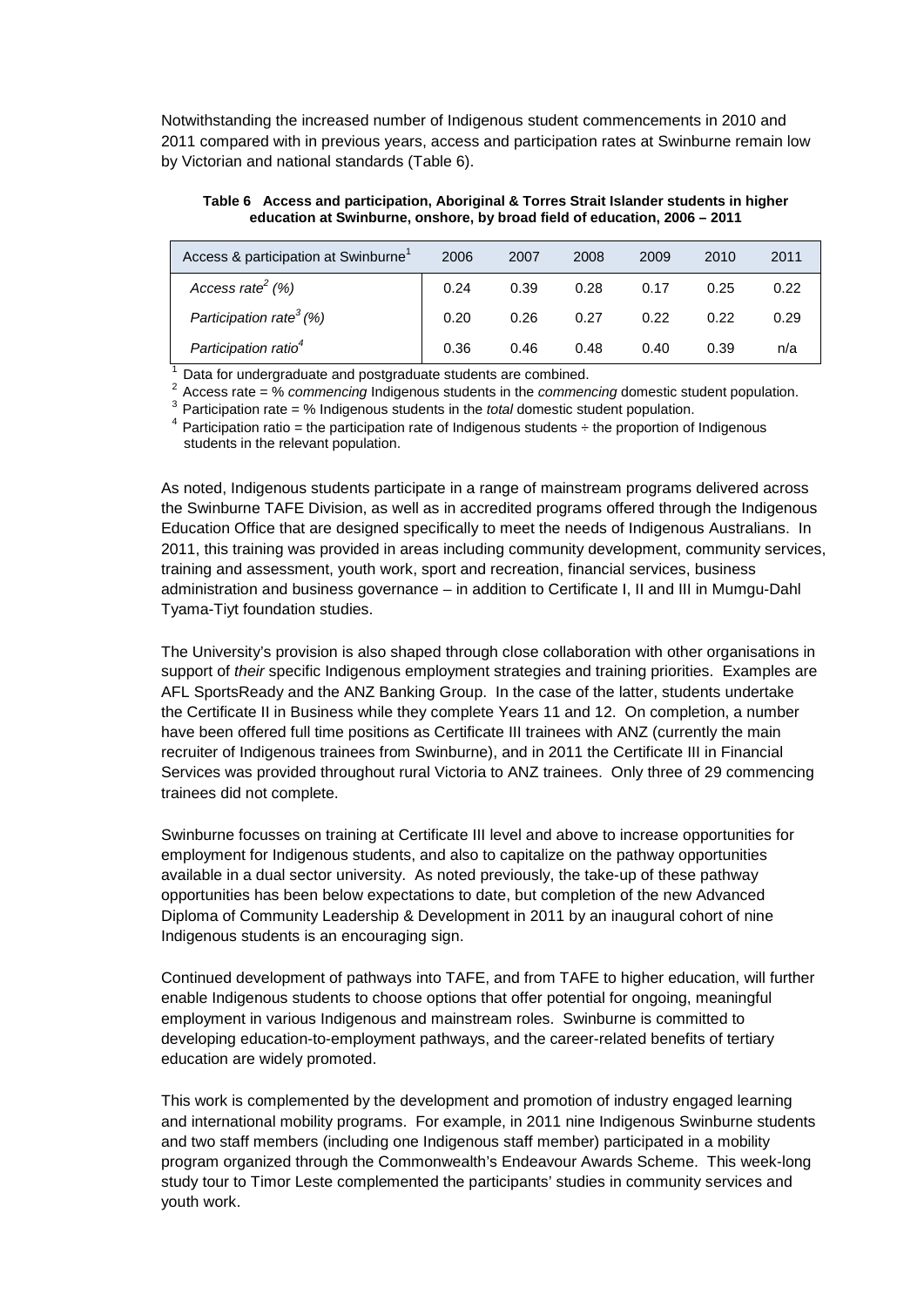#### **2.5 To enable Indigenous students to attain the same graduation rates from award courses in Higher Education as for other Australians**

At Swinburne, the Indigenous Education Office works with the higher education faculties and TAFE schools to support Indigenous students via several support programs. These include advice and assistance at the time of course selection and enrolment, and tutoring through the ITAS tutorial scheme. As a result of these initiatives, Indigenous students feel more 'at ease' in their learning environment and better prepared to undertake and complete their studies. Thus, tutoring and mentoring programs are vital tools for the success of Indigenous students at Swinburne and in the wider community. The employment of Indigenous academics is also a key to providing a culturally-appropriate, supportive learning environment (Section 2.3).

Throughout Australia, mean Indigenous student success rates are usually 15 – 20 percentage points below those of domestic students generally (Figure 1). This has not been so at Swinburne – in most years Indigenous success rates have been close to those of other domestic students, though with more year-on-year fluctuation due to low enrolment numbers.



**Figure 1 Success rate, Indigenous students versus all domestic students, 2005 – 2011**

While comparative data for other universities and jurisdictions are lacking, grade point averages of domestic students have declined over the past couple of years at Swinburne, in line with a decline in mean success rates (Figure 2). The decline in grade point average appears to be marginally greater for Indigenous students than for other domestic students but, again, this may be an artefact of low Indigenous enrolments.



**Figure 2 GPA, Indigenous students** *v.* **other domestic students, Swinburne, 2005 – 2011**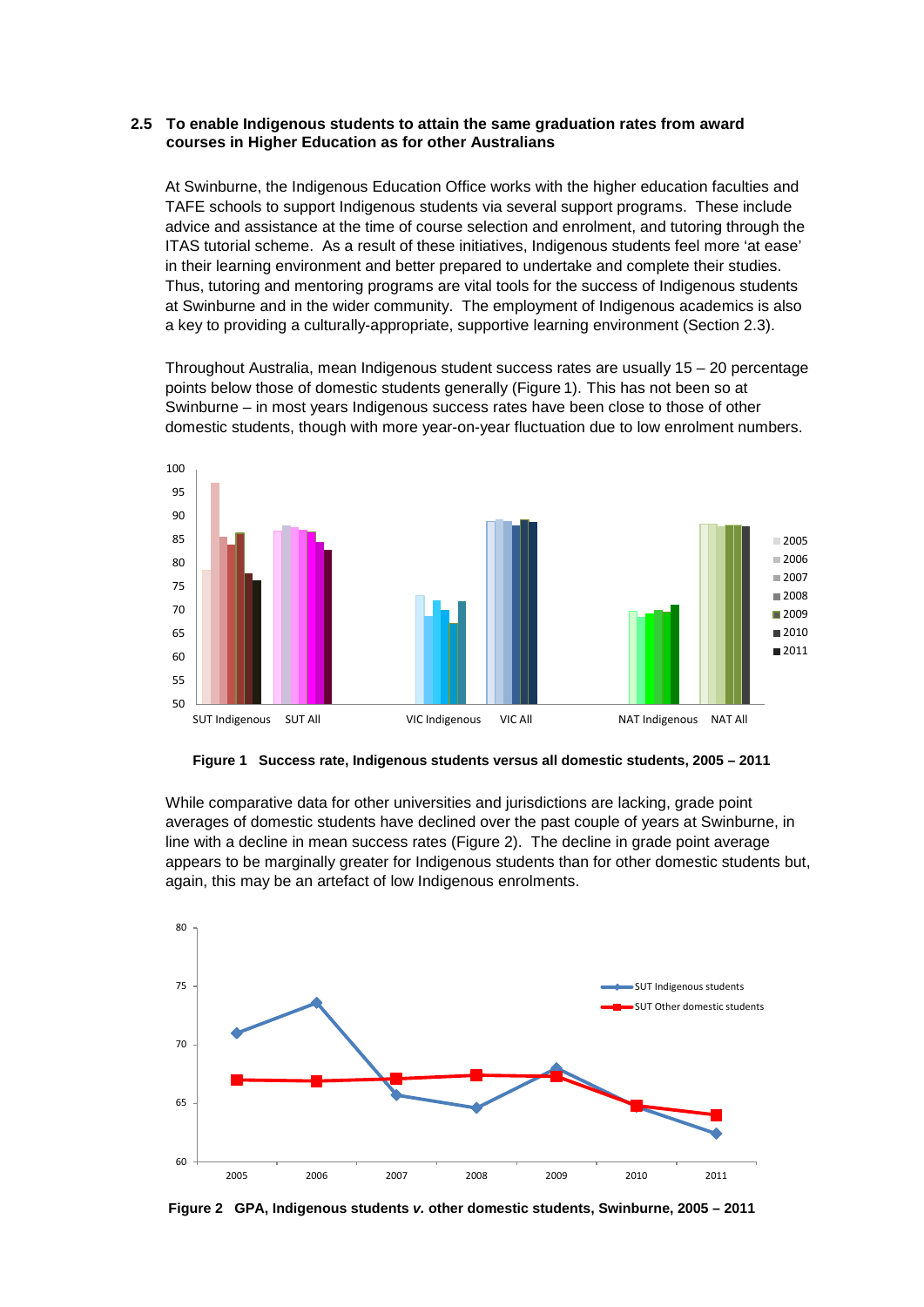DIISRTE publishes data on retention for various equity groups, including Indigenous students, but comparable statewide and national data for either 'all domestic students' or 'other domestic students' are lacking. These data are available for Swinburne, and they indicate Indigenous student retention rates to be below those of domestic students, but usually well above Victorian and national benchmarks for Indigenous students (Figure 3).

Retention of Indigenous students at Swinburne has been reasonably stable at around 70 – 75% in most years. The magnitude of year-on-year fluctuations in retention is likely to derive from low Indigenous enrolment numbers (Figure 3).



**Figure 3 Retention rates in higher education, 2005 – 2010**

Each year, 4 – 6 Indigenous students complete a higher education course at Swinburne (Table 7). In recent years, the majority of these completions have been for undergraduate degree courses.

| Higher education courses |                         | Completions (n) |                |                |       |       |       |  |
|--------------------------|-------------------------|-----------------|----------------|----------------|-------|-------|-------|--|
|                          |                         | 2006            | 2007           | 2008           | 2009  | 2010  | 2011  |  |
|                          | Indigenous students     |                 |                |                |       |       |       |  |
| $\bullet$                | Undergraduate           | 1               | 4              | 1              | 3     | 4     | 4     |  |
| $\bullet$                | Postgraduate            | 5               | $\overline{2}$ | 3              | 3     | ۰     | 1     |  |
| $\bullet$                | Total                   | 6               | 6              | $\overline{4}$ | 6     | 4     | 5     |  |
|                          | Other domestic students |                 |                |                |       |       |       |  |
| $\bullet$                | Undergraduate           | 2,518           | 2,405          | 2.266          | 2,685 | 2,956 | 3,082 |  |
| $\bullet$                | Postgraduate            | 1,084           | 1,210          | 1,529          | 1,888 | 2,180 | 2,027 |  |
| ٠                        | Total                   | 3,602           | 3,615          | 3,795          | 4,573 | 5,136 | 5,109 |  |

| Table 7 Aboriginal & Torres Strait Islander student completions, higher education |
|-----------------------------------------------------------------------------------|
| at Swinburne, 2006 - 2011                                                         |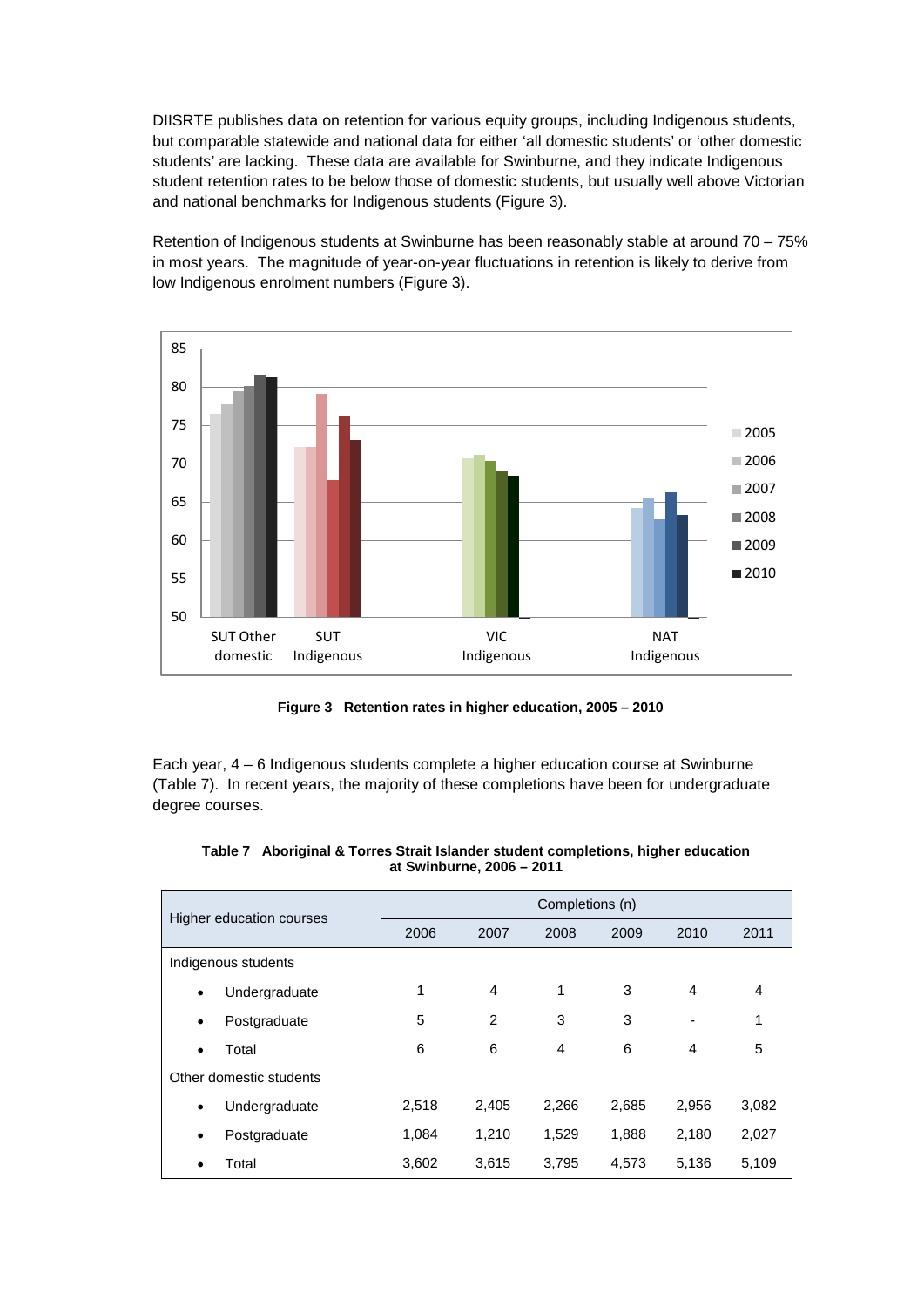Partly to strengthen participation and academic achievement for Indigenous students, the University has developed a comprehensive *2011 – 15 Social Inclusion Action Plan.* This Plan includes strategies and targets for Indigenous education and employment at Swinburne.

Through its Strategic Planning & Quality Unit, Swinburne ensures that Indigenous student participation and performance data provide an accurate basis from which to target, develop and evaluate support activities. As well, the Indigenous Education Office continues to monitor and evaluate national and state programs to provide accurate benchmarks and reference points for the provision of culturally-appropriate support and study assistance.

# **2.6 To provide all Australian students with an understanding of, and respect for, traditional and contemporary Indigenous cultures**

Swinburne is committed to the teaching of Indigenous studies and cultures, as evidenced by the development and delivery of Indigenous-specific programs and units. These units include LIN101 *Indigenous Australian Studies* and two new units first delivered in 2011: LIN200 *Indigenous Representations* and LIN201 *International Indigenous Perspectives*. Another unit, LIN300 Indigenous Enterprise & Entrepreneurship, was developed in 2011 for initial delivery in 2012. The four units now form a minor study sequence in degree courses available through the Faculty of Higher Education Lilydale.

Using the skills of Indigenous elders, academics and teachers, the promotion of culture within programs and units is in line with community expectations for Indigenous education. Moreover, it contributes to a rewarding and successful learning experience for cohorts that include a mix of Indigenous and non-Indigenous students.

The adoption of the *Indigenous Employment Strategy* in 2009 (Section 2.2, Appendix 2) means that managers are encouraged to employ Indigenous staff in mainstream positions, including teaching positions. An important bi-product of an increasing Indigenous teaching presence should be elevated student awareness of Indigenous cultures and issues, across the disciplines, in both TAFE and higher education.

The University's work in this area extends to community-engaged research and consultancy. Examples of 2011 work in this area include:

- $\triangleright$  PhD research conducted by Ms Skye Krichauff on relations between Indigenous people and settlers in colonial South Australia
- $\geq$  research conducted by postdoctoral fellow Dr Martine Hawkes on the 2008 Apology
- $\triangleright$  convening the international Historical Justice and Memory Research Network through Professor Klaus Neumann of Swinburne's Institute for Social Research (ISR)
- ARC Linkage funded work, led by ISR Director Professor Julian Thomas and Deputy Director Associate Professor Ellie Rennie with: 1) Goolarri Media Enterprises (a Broomebased NFP community radio and television broadcaster) on the use of digital media in social innovation; and 2) the Central Land Council and Centre for Appropriate Technologies on home internet services in remote communities and their outstations
- $\triangleright$  National consultation undertaken on behalf of Innovation & Business Skills Australia, funded by the Office for the Arts, on the training needs of the Indigenous visual arts industry, conducted by Ms Christine Hayes and Ms Anne Jenkins from Swinburne's Centre for Lifelong Learning
- $\triangleright$  research led by Dr Karen Hughes on: 1) cross-cultural exchange and historical agency in the Roper River basin during 1890 – 2010, with the aid of an AIATSIS grant; and 2) Ngarrindjeri and cross-cultural histories, exploring the multiple layers of exchange relationships between Ngarrindjeri and settlers in southern Australia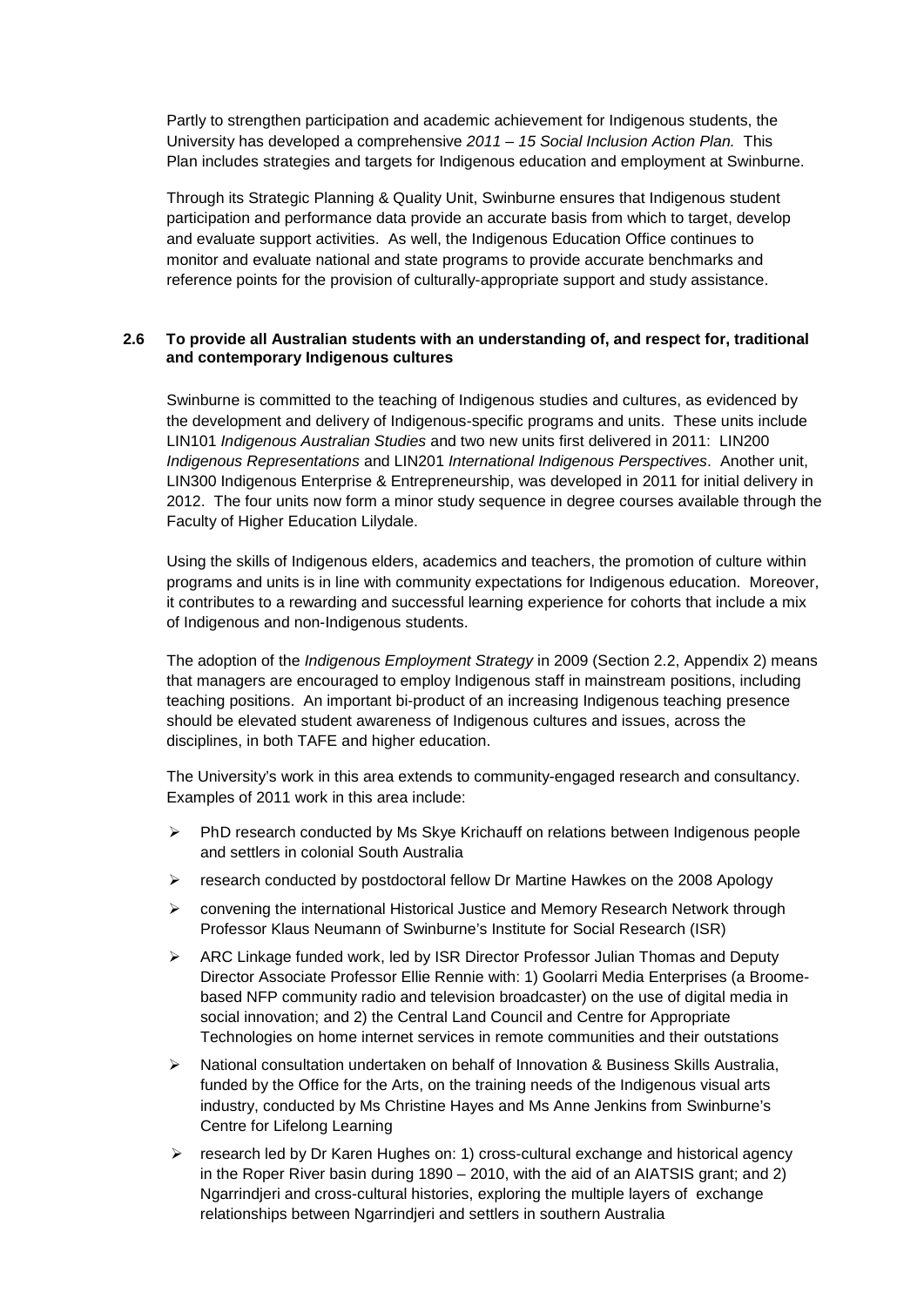The University also provides cultural recognition through staff, student and organizational participation in cultural activities including the Day of Healing, and Reconciliation and NAIDOC Weeks. Through involvement in these and other events, Swinburne students become more aware of traditional and contemporary Indigenous concerns, and it is hoped that this heightened awareness will build mutual respect for Indigenous culture and heritage – and a growing respect for the ongoing role of Indigenous communities in Australia today.

|  | Section 3 – Expenditure of Indigenous Support Program Grant |  |  |  |  |
|--|-------------------------------------------------------------|--|--|--|--|
|--|-------------------------------------------------------------|--|--|--|--|

| INCOME for Indigenous Support Program for 2011 |                                                                                                            |           |  |  |  |
|------------------------------------------------|------------------------------------------------------------------------------------------------------------|-----------|--|--|--|
|                                                | 2011 ISP grant                                                                                             | \$117,160 |  |  |  |
|                                                | Unspent 2010 ISP funds, carried over to 2011 - as reported in 2011 audited annual<br>financial statements. |           |  |  |  |
|                                                | TOTAL ISP income for 2011                                                                                  | \$117.160 |  |  |  |

|    | EXPENDITURE of Indigenous Support Program (ISP) 2011 (from Item 1)                                                                         |                    |
|----|--------------------------------------------------------------------------------------------------------------------------------------------|--------------------|
| 4а | Operating costs, including salaries, for Indigenous support services.<br><b>Salaries</b><br>Travel (estimated)<br>$\overline{\phantom{a}}$ | \$117,160<br>\$250 |
| 4b | Capital Items – major items purchased for Indigenous student/staff use only                                                                |                    |
| 4c | Higher education provider overheads (on-costs calculated at 25% of salaries).                                                              | \$29.290           |
| 4d | Other Indigenous Support Program expenditure                                                                                               | nıl                |
| 4e | Total Indigenous higher education expenditure for 2011                                                                                     | \$146.700          |

|     | EXPENDITURE of Indigenous Support Program carry over funds 2011 (from Item 2) |  |
|-----|-------------------------------------------------------------------------------|--|
| 5а  | Operating costs, including salaries, for Indigenous support services.         |  |
| .5h | Capital Items.                                                                |  |
| 5c  | Higher education provider overheads.                                          |  |
| 5d  | Other Indigenous Support Program expenditure.                                 |  |
| 5е  | Total expenditure of carry over funds.                                        |  |

|    | INCOME for Other Indigenous funds provided in 2011 <sup>1</sup>                                                                                                 |     |
|----|-----------------------------------------------------------------------------------------------------------------------------------------------------------------|-----|
| 6a | Other funds provided to Indigenous higher education (non ISP funds, including other<br>Commonwealth grants, state government grants & privately sourced funds). | nıa |
| 6b | Total Indigenous higher education income for 2011                                                                                                               |     |

<sup>1</sup> Excludes ARC and ITAS funding.

|    | <b>EXPENDITURE of Other Funds in 2011 (Item 6b)</b>                                                                                                                           |  |
|----|-------------------------------------------------------------------------------------------------------------------------------------------------------------------------------|--|
| 7a | Expenditure of other funds provided to Indigenous higher education (non ISP funds including<br>other Commonwealth grants, state government grants & privately sourced funds). |  |
| 7b | Total Indigenous higher education expenditure for 2011                                                                                                                        |  |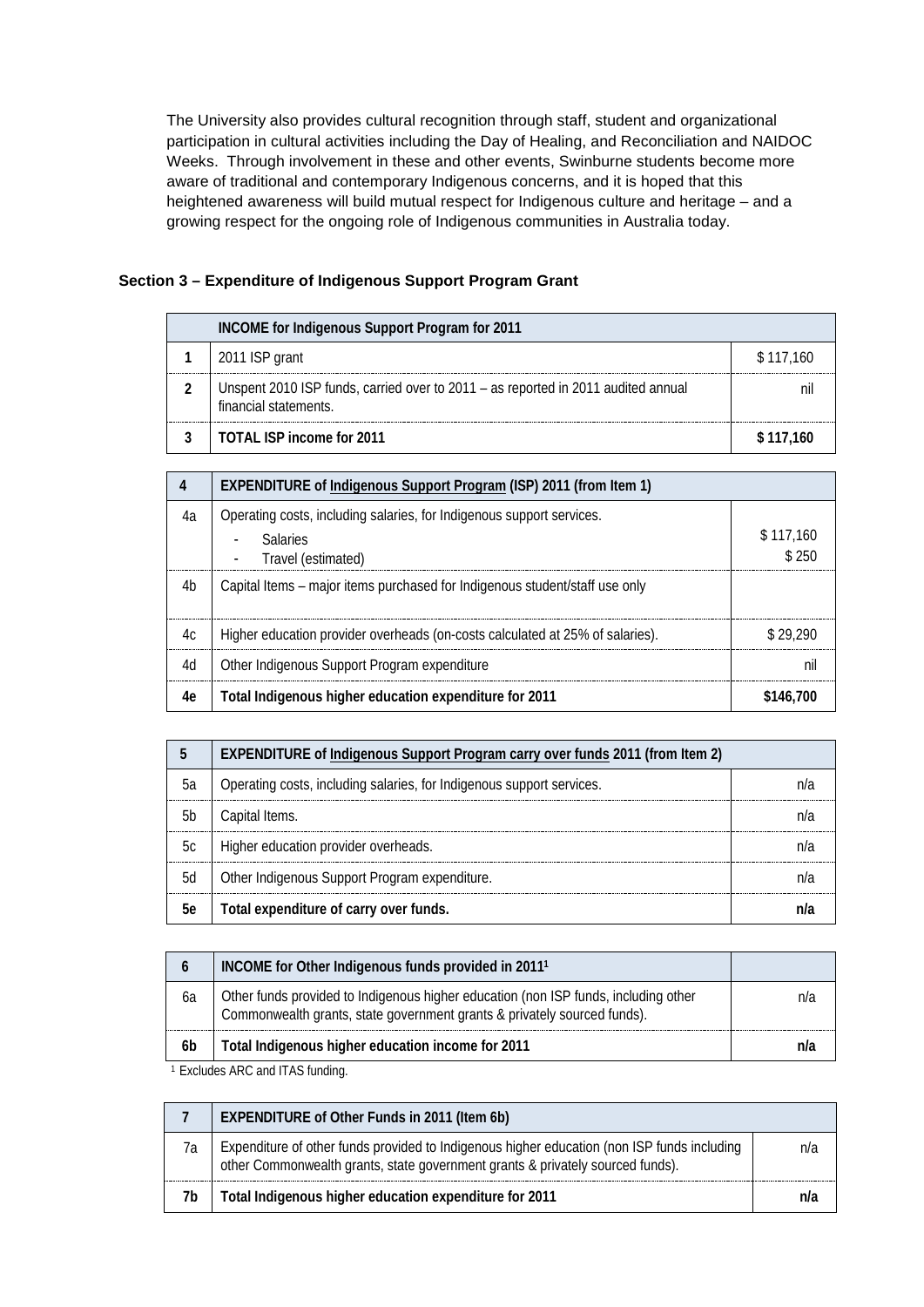# **Section 4 – Contact information**

#### **University Officer**

#### **Tom Aumann**

Director, Strategic Planning & Quality Phone: (03) 9214 4598 Fax: (03) 9214 5483 Email: [taumann@swin.edu.au](mailto:taumann@swin.edu.au)

## **Indigenous Education Unit Officers**

# **Sharon Rice**

Director, Learning, School for Health & Community Swinburne University of Technology Croydon Campus, Norton Rd., Croydon, Victoria, 3136 Phone: (03) 9726 1729 Fax: (03) 9726 1425 E-mail: [srice@swin.edu.au](mailto:srice@swin.edu.au)

# **Lisa Devlin-Neale**

Acting Manager, Centre for Lifelong Learning School for Sustainable Futures Swinburne University of Technology Croydon Campus, Norton Rd., Croydon, Victoria, 3136 Phone: (03) 9726 1521 Fax: (03) 9726 1425 E-mail: [ldevlin@swin.](mailto:chayes@swin.edu.au)edu.au

#### **Section 5 – Publication of the Statement**

The 2011 Indigenous Education Statement will be placed on the Indigenous Education Office webpage at the following address: <http://www.swinburne.edu.au/indigenous/>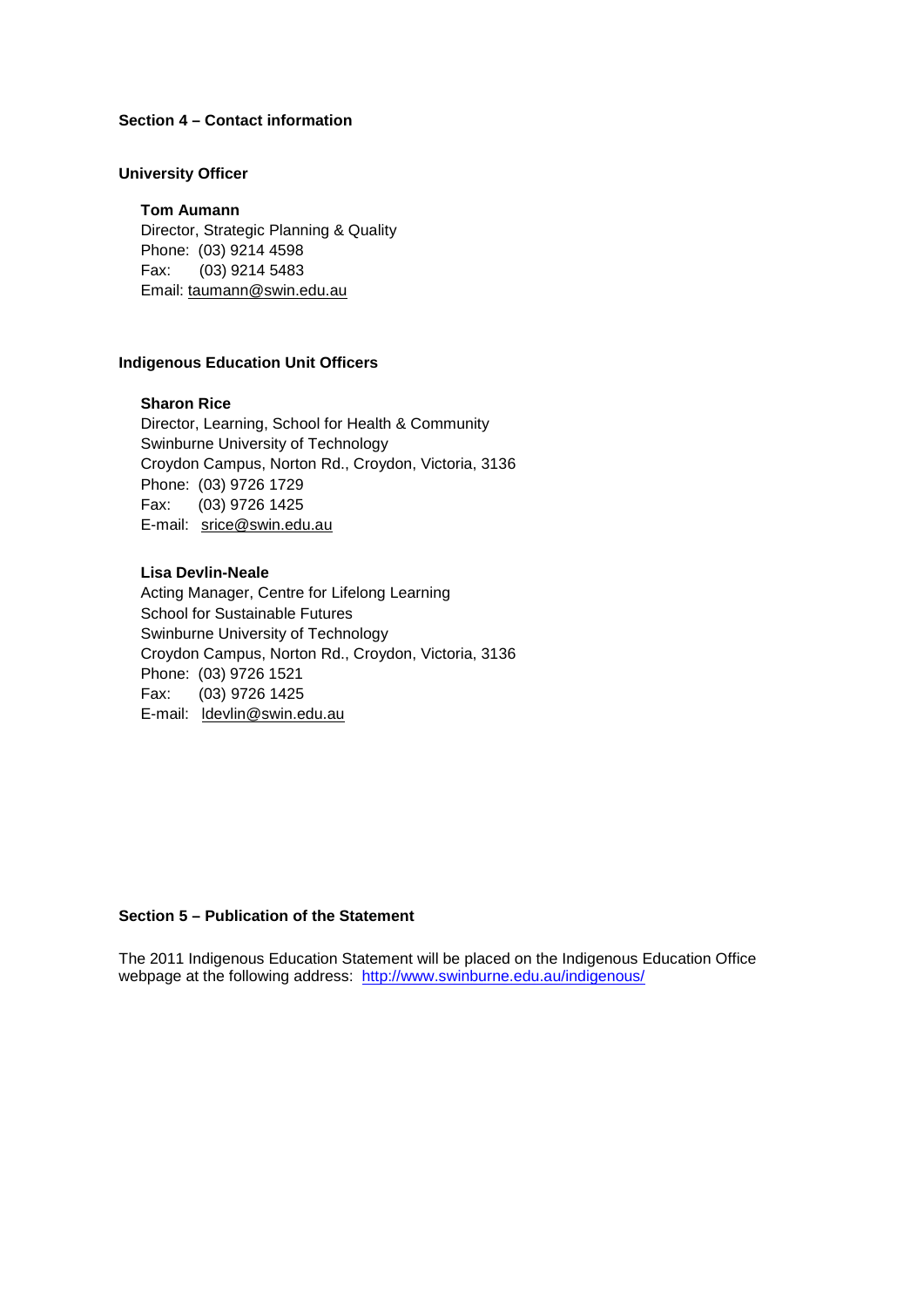# **Appendix 1**

# **Swinburne University of Technology Indigenous Employment Strategy**

# **Background**

The development of this Strategy was coordinated by Dr Barry Judd in order to provide a framework for improving the involvement of Indigenous Australians in the Higher Education sector of the University. The Strategy focuses on ways to increase and support Indigenous Australians in their educational and employment endeavours.

The social and economic marginality experienced by Indigenous Australians extends to their ability to access, participate and succeed in Higher Education, both as students in undergraduate degree and postgraduate level study programs, and as members of the Higher Education workforce where they are currently under-represented in academic and professional roles.

Swinburne's highly successful Indigenous TAFE education program, which generates approximately \$800,000 in income annually, is an example of an initiative that addresses Indigenous issues whilst delivering organisational benefits. It is expected that advancing Indigenous Australian employment across the University will deliver similar organisational benefits. For example, increasing the number of Indigenous academic positions should enhance Swinburne's ability to undertake Indigenous-focussed research, and attract competitive grants from the ARC and other bodies to support such work.

The paper recommends a number of short and longer term actions to improve Indigenous engagement within Swinburne.

#### **Objective and goals**

Swinburne's objective is to increase the educational and employment opportunities of Indigenous Australians. Four goals have been identified to aid strategic planning, and these are to:

- 1. Increase employment opportunities for Indigenous Australians through the provision of onthe-job training and establishment of a supportive and diverse culture
- 2. Increase postgraduate educational opportunities for Indigenous Australians
- 3. Increase Indigenous employees at Swinburne University
- 4. Increase awareness of cross-cultural and Indigenous issues through diversity awareness training.

These goals reinforce each other and should work towards achieving the proposed objective for the University.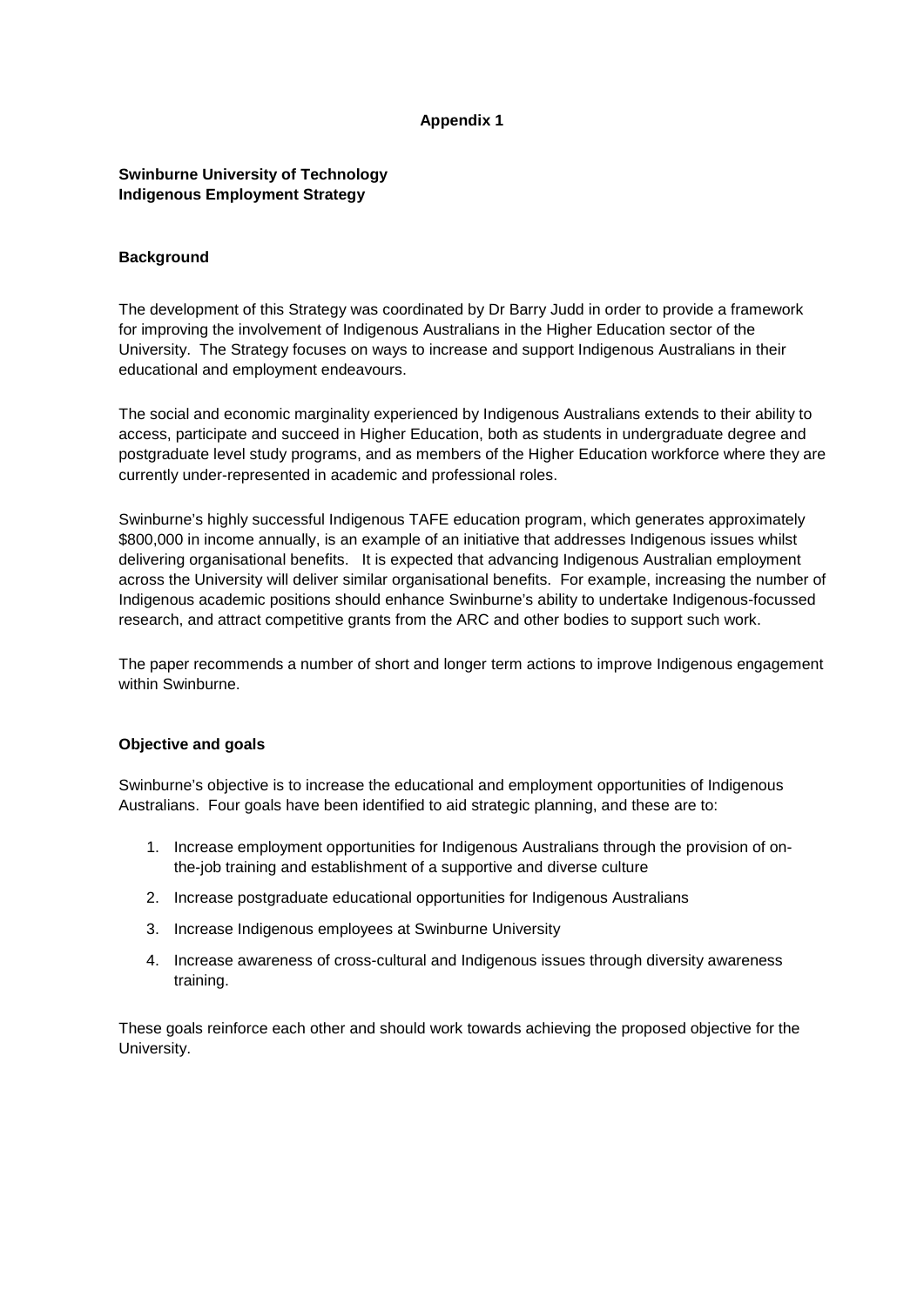# **Goal 1 Increase employment opportunities for Indigenous Australians through provision of on-the-job training and establishment of a supportive and diverse culture**

According to 2006 ABS census data, Indigenous Australians are under-represented in the Australian workforce. Though the Indigenous employment rate has improved in recent years, it remains three times higher (14%) than the national rate (5%). The recommendations that follow lay the foundations for Indigenous Australians to engage with Swinburne and increase their skills and future employment prospects. In particular, work experience and traineeship programs support the transition of Indigenous Australians from secondary to post-secondary education and employment.

## **Recommendations**

- Develop partnerships with feeder schools to capitalise on work experience programs and encourage Indigenous Australians to undertake work experience at Swinburne.
- Attempt to negotiate a more flexible Indigenous Employment clause in the Academic and General Staff Certified Agreement to enable the University to directly engage Indigenous Australians as both employees and students through the use of traineeships.
- Appoint a traineeship coordinator to oversee the Indigenous trainees. This position could take responsibility for the coordination of all trainees at Swinburne. This role is currently being informally managed by the Business Manager, TAFE Engineering Business Operations.
- $\geq$  Source and support Indigenous school leavers to undertake traineeships in entry level positions, in partnership with trainee employers such as MEGT and feeder schools.
- $\triangleright$  Contact Indigenous students who have completed study over the past three or four years in order to use their stories or engage them as role models or mentors, especially in the areas of traineeships or apprenticeships, as we can provide scholarships for them to complete "Training And Assessment" qualifications and then teach on a flexible basis.
- $\triangleright$  Where vacancies arise or additional staffing is needed, convert trainees to employment at Swinburne.

# **Goal 2 Increase post graduate educational opportunities for Indigenous Australians**

Education is a key to improving outcomes for Aboriginal and Torres Strait Islander people, with many studies showing improved health and socioeconomic status to be directly linked to educational participation and achievement. Indigenous students currently engage in education and training at lower rates, and achieve lower levels of educational attainment, than do Australian students generally.

*Transition of a cohort of students through secondary school, VET, completion of a Year 12 certificate and commencement of Higher Education.*



Source: DEEWR Paper provided to IHEAC, Feb 08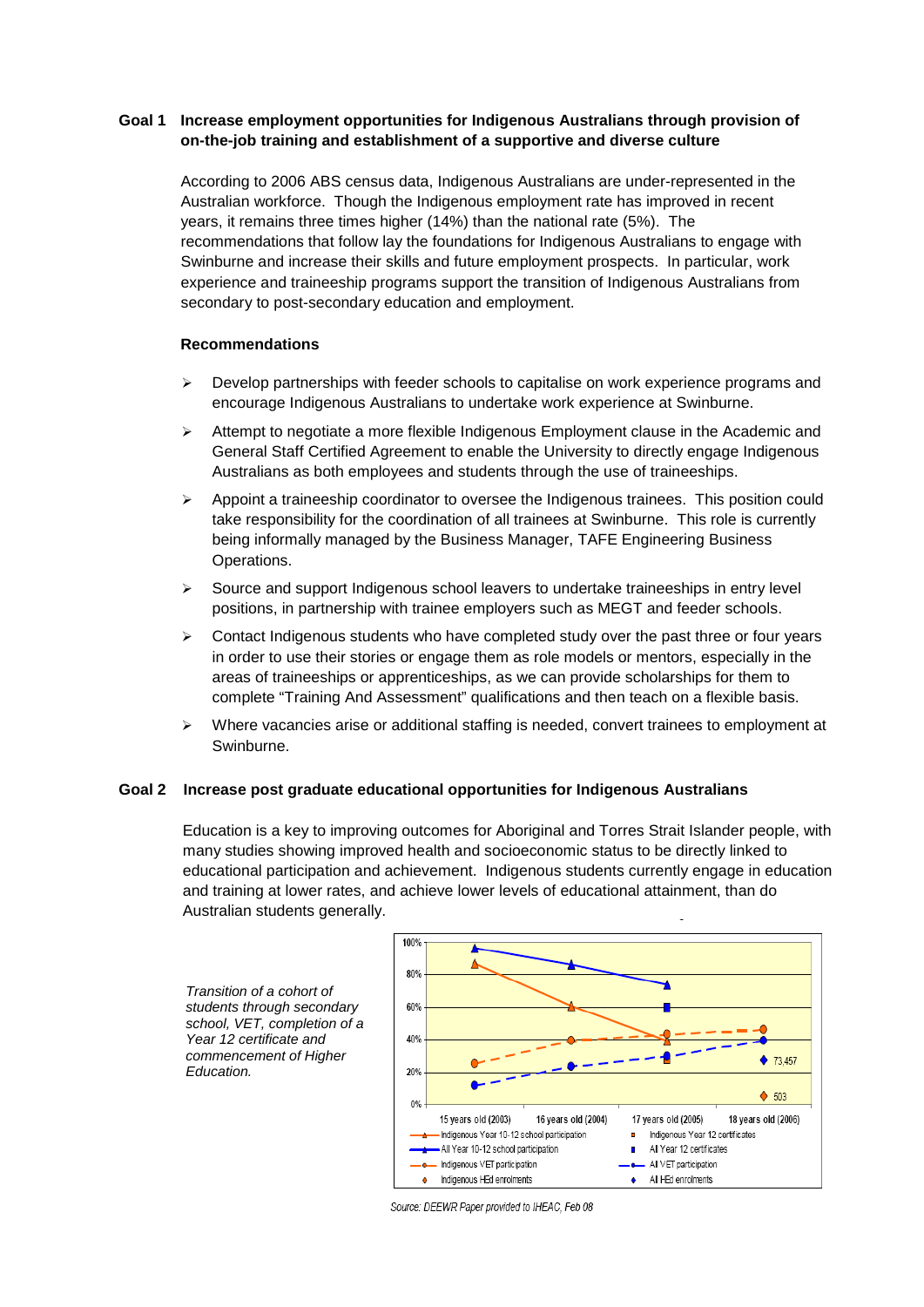A range of issues affect participation of Aboriginal and Torres Strait Islander peoples in education, particularly at post graduate levels, including: access to educational institutions; financial constraints; and community expectations. An academic scholarship scheme at Swinburne would support Indigenous Australians overcome some of these barriers and enable Indigenous Australians to undertake post graduate study. Current Indigenous students should be encouraged to apply. Further support and mentoring could be offered to enable scholarship holders to undertake sessional teaching and research work with a view to developing the necessary skills to undertake an academic career at Swinburne upon completion.

# **Recommendations**

- $\triangleright$  Implement a targeted academic scholarship scheme for Indigenous Australians undertaking post graduate qualifications.
- $\triangleright$  Encourage and enable scholarship holders to undertake sessional teaching and research work to build an academic skill base.
- ▶ Consider instituting an Indigenous Research Methodologies Master Class.

# **Goal 3 Increase Indigenous employees at Swinburne University**

Indigenous Australians are acutely under represented within the Victorian Higher Education workforce. The Indigenous Higher Education Advisory Council data suggests that while some positive gains have been made through the employment of Indigenous academics occupying teaching only roles, those engaged in research only and research and teaching positions are in decline since 2006.

While the employment of Indigenous Australians in academic roles, especially research only positions, is critical to Indigenous Australian participation in Australia's higher education sector, the employment of general staff is as important in attempts to create a critical mass of Indigenous Australians in the sector. The enhancement of employment opportunities for Indigenous Australians also has the potential to generate additional income insofar as increases in Indigenous staff numbers are likely to attract increases in Indigenous students to an institution.

Swinburne's aim is to increase the number of Indigenous employees to better reflect the population percentage of Victorian Indigenous Australians and hopefully support the establishment of a highly visible and vibrant Indigenous Australian presence on campus. The Australian Bureau of Statistics, 2006 estimates the Indigenous population to represent 0.6% of Victoria's total population.

To support this goal Swinburne must increase its reporting capabilities to address current challenges in the collection and reporting of accurate Indigenous employee data. A number of factors impede Swinburne's ability to capture and report meaningful Indigenous data including whether successful applicants and current staff identify as Indigenous Australians, system constraints and varied methods of engagement such as consultancies and traineeships.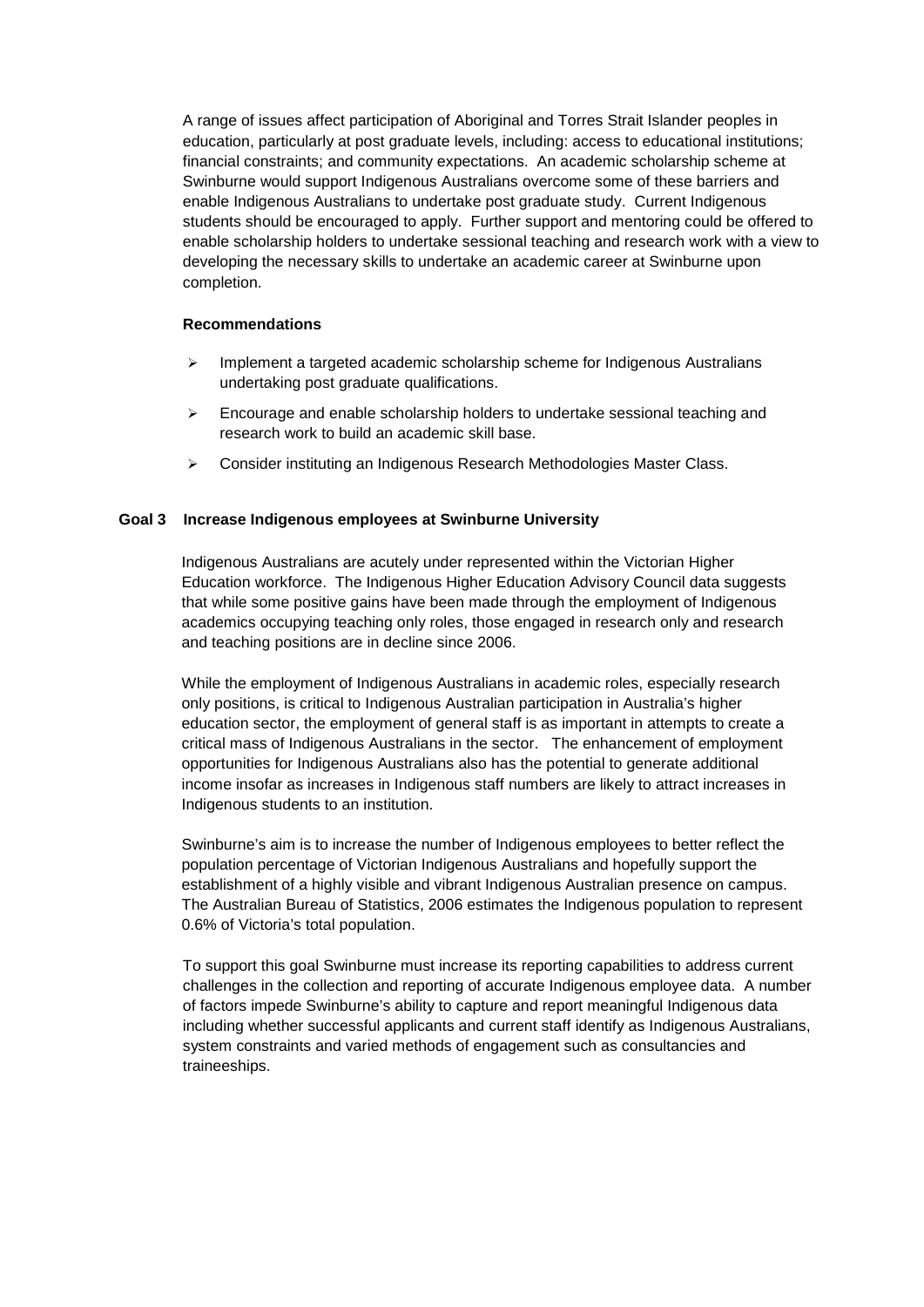## **Recommendations**

- $\triangleright$  Utilise Office of Indigenous Education networks and knowledge of Indigenous communities to assist Human Resources to appoint an Indigenous Australian to oversee the key actions detailed in this strategy including Indigenous recruitment programs, the facilitation, coordination and establishment of Indigenous networks and the provision of advice on the expansion of Indigenous education initiatives.
- $\triangleright$  Recruit an Indigenous academic to a relevant academic area.
- $\geq$  Engage Indigenous leaders and elders as adjunct appointments within a relevant academic area such as ISR.
- $\triangleright$  Review recruitment and appointment processes to collect indigenous data and remove any barriers to Indigenous applicants by introducing more flexible appointment processes. For example the lack of Indigenous representation on selection panels may deter Indigenous applicants.
- $\triangleright$  Define the indigenous field in the personal details form in Alesco to align with DEEWR reporting requirements.
- $\triangleright$  Adopt employment conditions that reflect and better accommodate the specific cultural needs of Indigenous employees such as the inclusion of cultural or extended family leave.
- $\triangleright$  In collaboration with educational leaders, identify areas of teaching and research where Indigenous Australian expertise can make the valuable contribution to the University.
- $\triangleright$  Establish a recruitment pool of Indigenous Australians including past students, secondary students from feeder schools and the Indigenous students currently receiving tuition at Swinburne (currently 130 students).
- Advertise all relevant positions in national Indigenous media (for example, the *Koori Mail*, *National Indigenous Times*), and through local and regional email distribution lists).
- $\triangleright$  Attempt to negotiate a more flexible Indigenous Employment clause in the Academic and General Staff Certified Agreement to better enable to University to engage Indigenous Australians as employees.
- $\triangleright$  Partner with peak Indigenous employers to develop a secondment program that sees Indigenous Australians supported in gaining tertiary work experience for up to 12 months.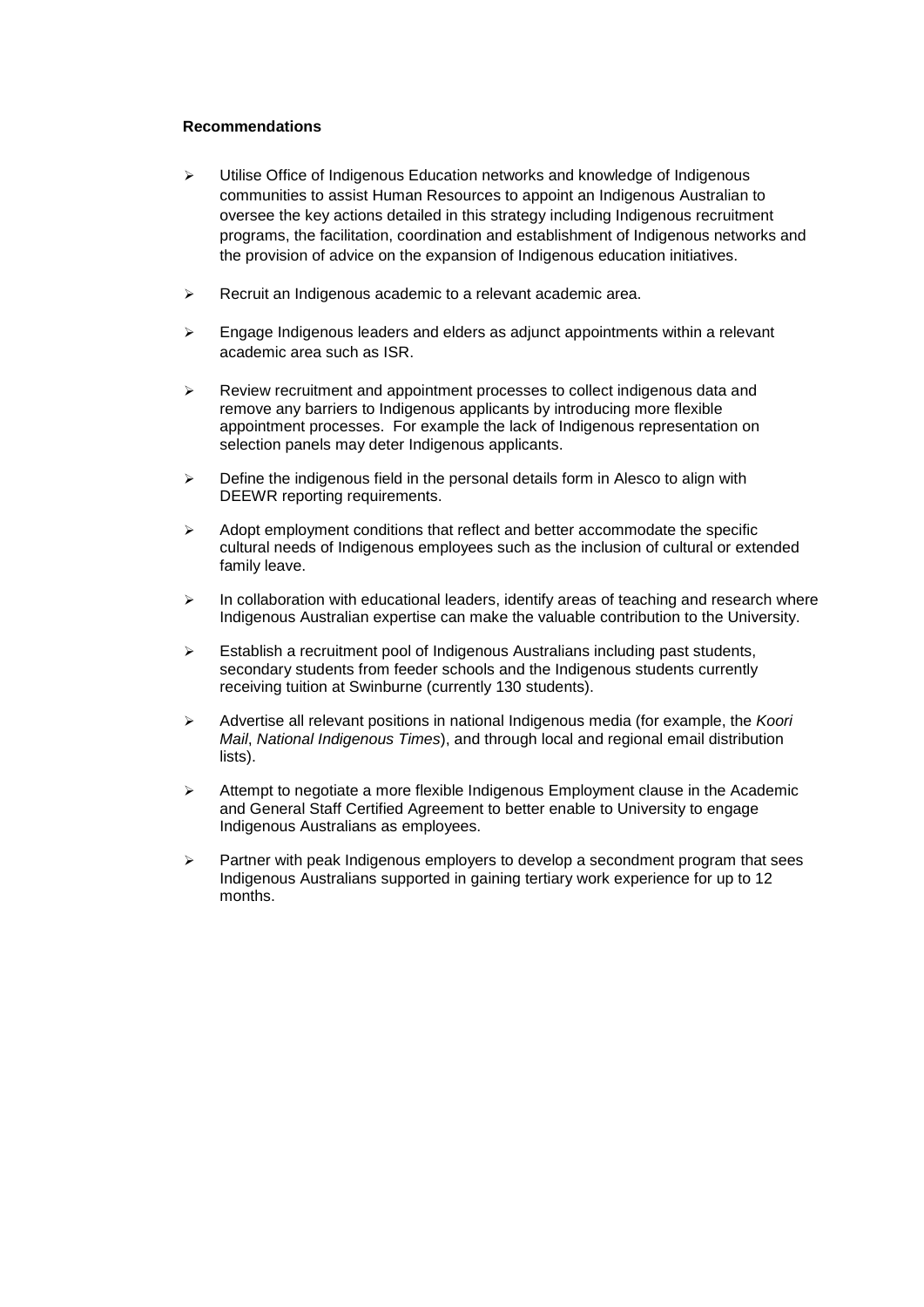# **Goal 4 Increase awareness of cross-cultural and Indigenous issues through diversity awareness training**

In the 2007 DEEWR Indigenous Education Statements, 25 of 39 Australian universities reported that they have an Indigenous member on the University Council or Senate, 30 out of 39 universities reported that they have an Indigenous advisory committee to advise senior management on Indigenous matters, and almost all universities report Indigenous representation on academic and management committees.

To maximise the opportunities to attract and retain Indigenous staff and students, Swinburne should consider having Indigenous representation in University governance to ensure cross-cultural and Indigenous issues are explored and addressed.

#### **Recommendations**

- $\triangleright$  Consider having Indigenous representation in University governance through the use of Cultural Chair (Professorial or Adjunct) appointments.
- $\triangleright$  Ensure all managers receive cross-cultural and Indigenous awareness training as part of compulsory diversity training.
- $\triangleright$  Review relevant HR policies to ensure that Swinburne's commitment to diversity and inclusive practices is explicit (for example, in the Appointments Policy).
- $\triangleright$  Review HR procedures to include flexibilities in recruitment, selection and appointment practices (for example, in the Recruitment Strategy).